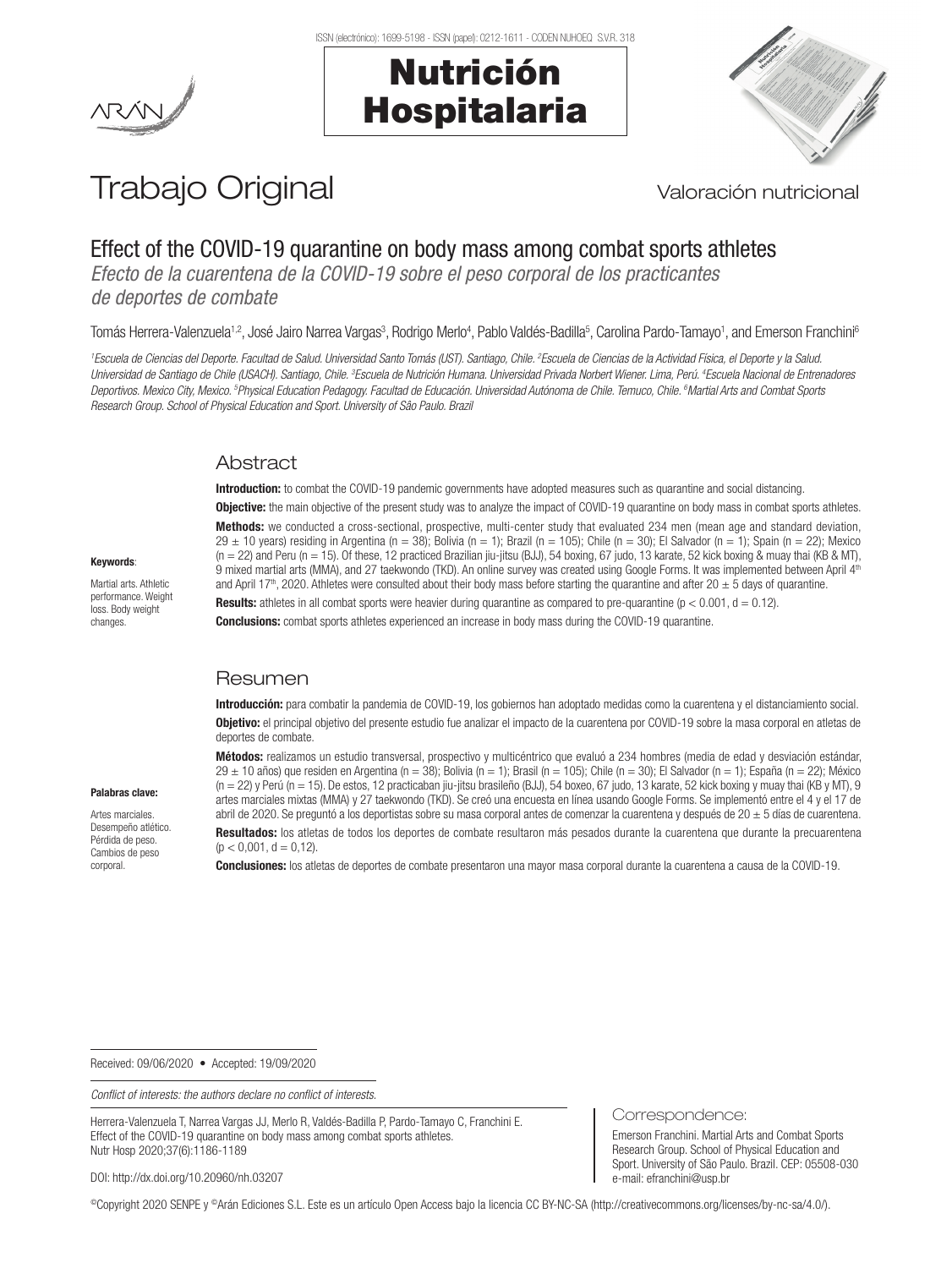#### **INTRODUCTION**

The World Health Organization decreed the novel coronavirus infection (COVID-19) a pandemic on March 11, 2020. As of June 8<sup>th</sup>, 2020, it has generated 7,068,144 infection cases and 404,142 deaths (1). This situation has had a strong impact on people's lives, and governments have implemented different measures, including quarantines and social distancing, with the aim of flattening the contagion curve. The sports world has also experienced the effects of the pandemic, having to suspend sporting events, professional tournaments, large-scale activities, and even postponing the Olympic Games in Tokyo. Consequently, athletes have had to adapt their training routines trying to maintain their sports preparation at home.

For their part, combat sports athletes, who by regulation compete according to body weight divisions to promote sports equity in terms of body mass (2), appear to be especially affected. Many athletes use rapid weight loss procedures (a 2 % to 10 % reduction in body mass during the week preceding the competition) to compete in lighter divisions and against smaller and weaker opponents (2-5). Therefore, most combat sports athletes train with a body mass greater than their competition division (6). However, after the official weigh-in, there is a rapid gain in body mass to compete (6-12), generating continuous changes in the body mass of these athletes. This type of practice can cause serious health problems (13), including death in extreme cases (14).

On the other hand, with the restrictions that have occurred due to quarantines and social distancing orders, it is likely that athletes have changed their eating habits and training volume. These factors could generate rapid increases in body mass, a situation where, once quarantine ends and normal competition schedule resumes, athletes will have to reach their usual training body mass, and it will likely be more difficult to achieve their competition weight category. Thus, the main objective of the present study was to analyze the impact of COVID-19 quarantine on body mass in combat sports athletes.

#### MATERIAL AND METHOD

#### PARTICIPANTS

We conducted a cross-sectional, prospective, multi-center study that evaluated 234 men (mean age and standard deviation,  $29 \pm 10$  years) residing in Argentina (n = 38); Bolivia (n = 1); Brazil (n = 105); Chile (n = 30); El Salvador (n = 1); Spain  $(n = 22)$ ; Mexico  $(n = 22)$  and Peru  $(n = 15)$ . Of these, 12 practiced Brazilian jiu-jitsu (BJJ), 54 boxing, 67 judo, 13 karate, 52 kick boxing & muay thai (KB & MT), 9 mixed martial arts (MMA), and 27 taekwondo (TKD) (Table I).

All participants were informed of the purpose of the study and signed an informed consent form authorizing the use of their information for scientific purposes. The research protocol was reviewed and approved by the Ethics Committee at the Universidad Santo Tomás de Chile, and was developed following the provisions of the Declaration of Helsinki.

#### MEASUREMENTS

A multi-center, cross-sectional study was carried out in which an online survey was created using Google Forms. It was implemented between April 4<sup>th</sup> and 17<sup>th</sup>, 2020. Athletes were consulted about their body mass before starting quarantine and after 20  $\pm$ 5 days of quarantine.

The online survey contained 11 questions, which were organized as follows: 7 questions on sociodemographic characteristics (country, sex, age, height, combat sport, competitive level, years of practice of the sport); 2 quarantine-related questions (status and duration); and 2 questions related to body mass (body mass in the week prior to the start of quarantine and current body mass). To administer the survey, representatives were used to disseminate and monitor the information through social media platforms such as Facebook, Twitter, Instagram,

| Group      | Age (years) | Height (m)      | <b>Experience</b><br>(years) | Days in<br>quarantine |
|------------|-------------|-----------------|------------------------------|-----------------------|
| <b>BJJ</b> | $35 \pm 9$  | $1.78 \pm 0.06$ | $9 \pm 7$                    | $21 \pm 3$            |
| Boxing     | $29 \pm 9$  | $1.72 \pm 0.07$ | $10 \pm 7$                   | $19 \pm 5$            |
| Judo       | $29 \pm 9$  | $1.73 \pm 0.07$ | $18 \pm 10$                  | $20 \pm 4$            |
| Karate     | $30 \pm 13$ | $1.75 \pm 0.06$ | $20 \pm 11$                  | $18 \pm 6$            |
| KB & MT    | $33 \pm 9$  | $1.73 \pm 0.07$ | $13 \pm 10$                  | $20 \pm 4$            |
| <b>MMA</b> | $32 + 7$    | $1.72 \pm 0.05$ | $12 + 7$                     | $20 \pm 6$            |
| <b>TKD</b> | $27 + 9$    | $1.79 \pm 0.09$ | $13 \pm 6$                   | $21 \pm 4$            |
| Total      | $30 \pm 9$  | $1.74 \pm 0.07$ | $14 \pm 9$                   | $20 \pm 5$            |

#### Table I. Athlete characteristics

*BJJ: Brazilian jiu-jitsu; KB & MT: kick boxing & muay thai; MMA: mixed martial arts; TKD: taekwondo.*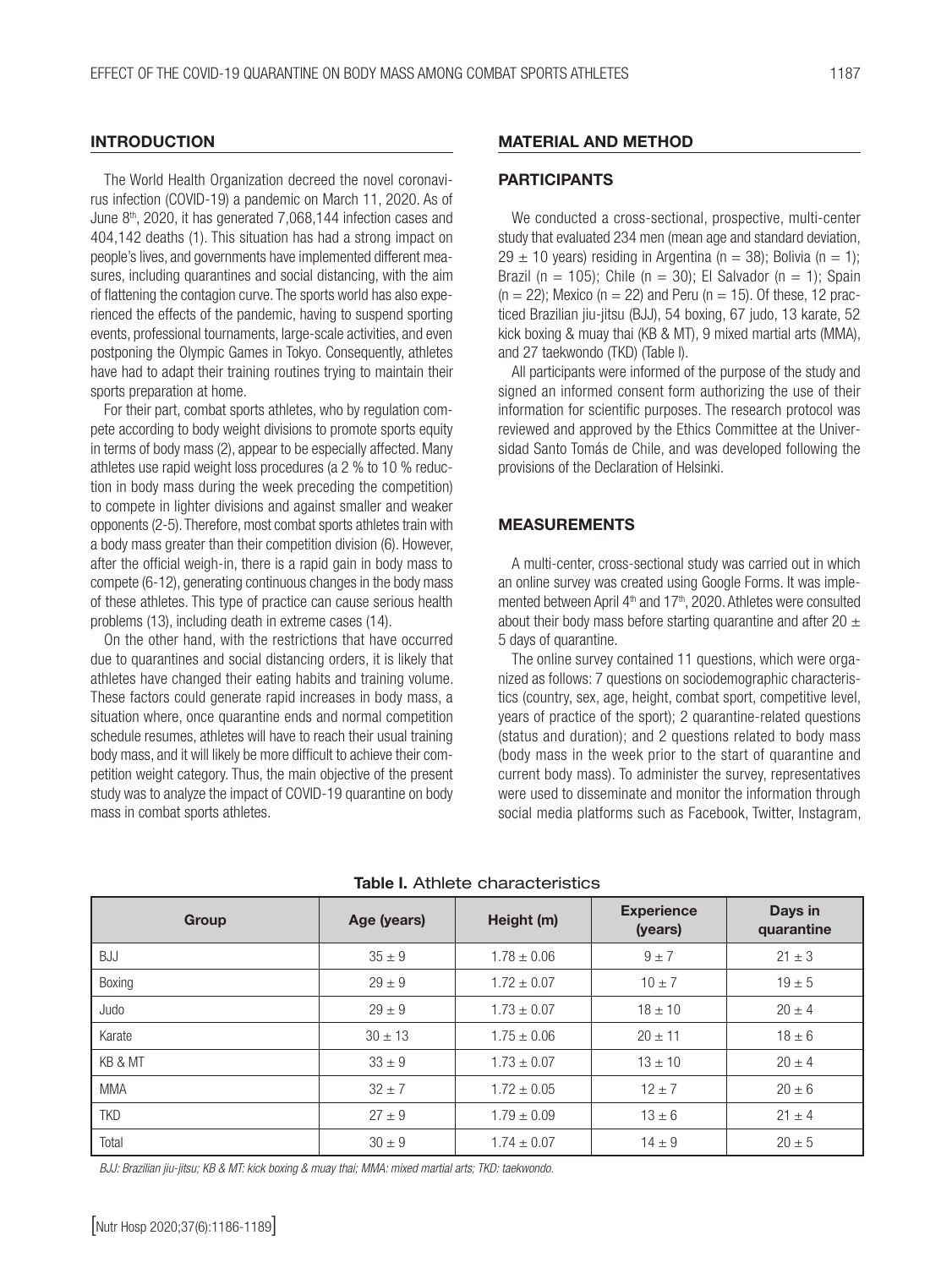WhatsApp, email, and athlete databases. Inclusion criteria included: a) being 18 years of age or older; b) having been quarantined at least one week at survey completion; c) combat sport athlete; d) at least three years of experience in a combat sport. A total of 564 surveys were collected, of which 7 were eliminated due to their being incomplete, 17 due to typing errors, 5 for failing to completing the informed consent form, and 301 for not meeting the inclusion criteria. Thus, 234 surveys were available for analysis.

## STATISTICAL ANALYSIS

Data were exported to a 2016 Microsoft Office Excel® electronic spreadsheet for subsequently analyses with the software program SPSS® version 26.0. Mean and standard deviation were calculated for all variables. In addition, the normality of variables was obtained using the Kolmogorov-Smirnov test for samples of 30 participants, and the Shapiro-Wilk test for samples of less than 30 participants. A two-factor analysis of variance (sport type and time) with repeated measures on the second factor was used to compare athletes from different sports in pre- and post-confinement times. Bonferroni's post-hoc test was used to identify the differences between sport types and times. To compare an absolute and percentage change in body mass throughout quarantine, a one-way analysis of variance (sport type) with Tukey's post hoc was used to identify differences between sport types. The effect size was calculated using Cohen's "d" as proposed by Rhea  $(15):$  < 0.25 [trivial]; 0.25 to 0.50 [small]; 0.50 to 1.0 [moderate]; > 1.0 [large]. In addition, linear regression was used to test whether the number of quarantine days was related to increases in body mass. For all cases, a significance value of  $p < 0.05$  was established.

#### **RESULTS**

There were effects of sport type  $(F_{6,227} = 5.69, p < 0.001,$  $\eta_{\text{p}}^2 = 0.131$ ) and time (F<sub>1,227</sub> = 34.03, p < 0.001,  $\eta_{\text{p}}^2 = 0.130$ ) on body mass (Table II). Specifically, BJJ athletes were heavier than boxers ( $p = 0.003$ ,  $d = 1.27$ ), KB & MT ( $p = 0.050$ ,  $d = 1.31$ ), and TKD ( $p = 0.018$ ,  $d = 1.23$ ) athletes. Boxers were lighter than judo athletes ( $p < 0.001$ ,  $d = -1.53$ ) and judo athletes were heavier than taekwondo athletes ( $p = 0.024$ ,  $d = 0.787$ ). Absolute  $(F_{6,227} = 1.85, p = 0.091, \eta_{p}^{2} = 0.047)$  and relative  $(F_{6,227} = 2.13,$  $p = 0.051$ ,  $\eta^2_{\text{p}} = 0.053$ ) body mass did not differ between combat sports. Athletes from all combat sports were heavier during quarantine when compared to pre-quarantine ( $p < 0.001$ ,  $d = 0.12$ ).

No significant relationship was found between number of days in quarantine and absolute body mass and body mass percentage increases.

#### **DISCUSSION**

This is the first study to examine differences in body mass among combat sports athletes before and during quarantine. As expected, athletes had increased body mass during the quarantine period. These results suggest that training and nutritional strategies should be incorporated for athletes to perform at home during periods of quarantine.

Normally, combat sports athletes train with a body mass higher than the upper limit of their weight category (6). This means that many athletes have to rapidly reduce body mass (2-5) before the official weigh-in, and then rapidly regain their body mass (6-12). Due to the serious health problems that are associated with these variations in body mass (13), some federations have taken measures to modify weighing regulations. For example, in judo and taekwondo, athletes attend the official weigh-in one day before the competition but may

| Table II. Body mass changes among combat sports athletes during the COVID-19 |  |
|------------------------------------------------------------------------------|--|
| auarantine                                                                   |  |

| Group      | Body mass pre-<br>quarantine<br>(kg) | <b>Body mass during</b><br>quarantine<br>(kg) | Difference in body<br>mass<br>(kg) | Difference in body<br>mass<br>(%) |
|------------|--------------------------------------|-----------------------------------------------|------------------------------------|-----------------------------------|
|            |                                      |                                               |                                    |                                   |
| BJJ        | $88.3 \pm 10.9$                      | $90.8 \pm 10.9$                               | $2.5 \pm 2.2$                      | $3 \pm 3$                         |
| Boxing     | $71.4 \pm 12.6^a$                    | $73.8 \pm 14.0^a$                             | $2.5 \pm 3.9$                      | $3 \pm 5$                         |
| Judo       | $83.1 \pm 17.1^{\circ}$              | $84.4 \pm 17.6^{\circ}$                       | $1.3 \pm 3.1$                      | $2 \pm 4$                         |
| Karate     | $74.4 \pm 9.9$                       | $74.6 \pm 10.0$                               | $0.2 \pm 1.7$                      | $0 \pm 2$                         |
| KB & MT    | $75.2 \pm 10.2^{\text{a}}$           | $77.2 \pm 10.1^{\circ}$                       | $2.1 \pm 2.4$                      | $3 \pm 3$                         |
| <b>MMA</b> | $77.4 \pm 8.6$                       | $78.1 \pm 8.3$                                | $0.7 \pm 3.4$                      | $1 \pm 4$                         |
| <b>TKD</b> | $73.0 \pm 13.0$ <sup>a,c</sup>       | $74.3 \pm 13.1^{\text{a,c}}$                  | $1.3 \pm 2.4$                      | $2 \pm 3$                         |
| Total      | $77.0 \pm 14.2$                      | $78.7 \pm 14.6^{\circ}$                       | $1.7 \pm 3.0$                      | $2 + 4$                           |

BJJ: Brazilian jiu-jitsu; MMA: mixed martial arts; TKD: taekwondo; KB & MT: kick boxing and muay-thai. a: different from BJJ; b: different from boxing; c: different from *judo; d: different from pre-quarantine body mass.*